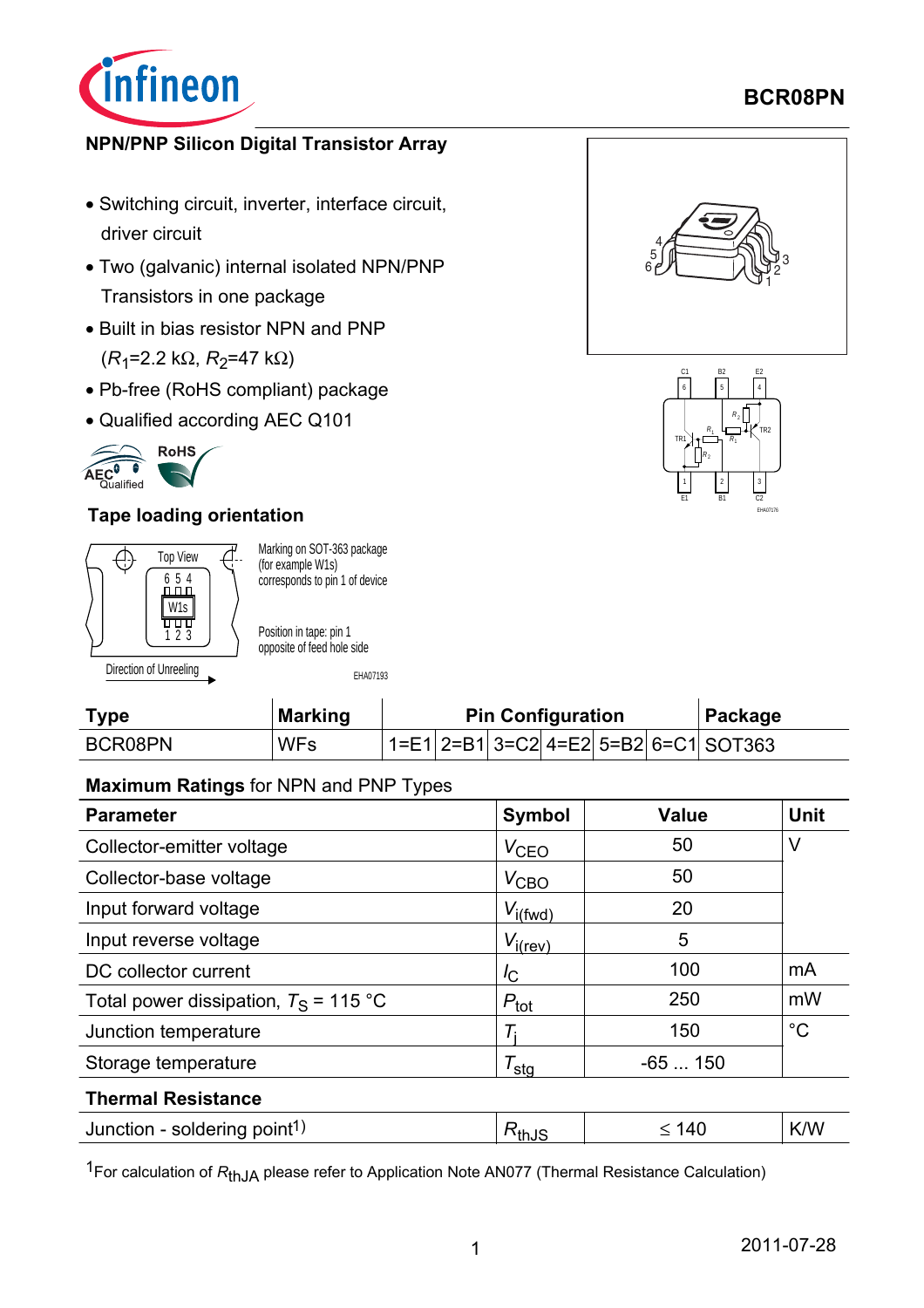

| <b>Parameter</b>                          | <b>Symbol</b>    | <b>Values</b> |       |       | <b>Unit</b>    |
|-------------------------------------------|------------------|---------------|-------|-------|----------------|
|                                           |                  |               | typ.  | max.  |                |
| DC Characteristics for NPN and PNP Types  |                  |               |       |       |                |
| Collector-emitter breakdown voltage       | $V_{(BR)CEO}$    | 50            |       |       | V              |
| $I_C$ = 100 µA, $I_B$ = 0                 |                  |               |       |       |                |
| Collector-base breakdown voltage          | $V_{(BR)CBO}$    | 50            |       |       |                |
| $I_C$ = 10 µA, $I_E$ = 0                  |                  |               |       |       |                |
| Collector cutoff current                  | $I_{\text{CBO}}$ |               |       | 100   | nA             |
| $V_{CB}$ = 40 V, $I_E$ = 0                |                  |               |       |       |                |
| <b>Emitter cutoff current</b>             | $I_{EBO}$        |               |       | 164   | μA             |
| $V_{EB} = 5 V, I_C = 0$                   |                  |               |       |       |                |
| DC current gain 1)                        | $h_{\text{FE}}$  | 70            |       |       |                |
| $I_{\rm C}$ = 5 mA, $V_{\rm CE}$ = 5 V    |                  |               |       |       |                |
| Collector-emitter saturation voltage1)    | $V_{CEsat}$      |               |       | 0.3   | V              |
| $I_{\rm C}$ = 10 mA, $I_{\rm B}$ = 0.5 mA |                  |               |       |       |                |
| Input off voltage                         | $V_{i(off)}$     | 0.4           |       | 0.8   |                |
| $I_{\rm C}$ = 100 µA, $V_{\rm CE}$ = 5 V  |                  |               |       |       |                |
| Input on Voltage                          | $V_{i(0n)}$      | 0.5           |       | 1.1   |                |
| $I_{\rm C}$ = 2 mA, $V_{\rm CE}$ = 0.3 V  |                  |               |       |       |                |
| Input resistor                            | $R_1$            | 1.5           | 2.2   | 2.9   | $k\Omega$      |
| <b>Resistor ratio</b>                     | $R_1/R_2$        | 0.042         | 0.047 | 0.052 | $\overline{a}$ |

### **Electrical Characteristics** at  $T_A = 25^\circ \text{C}$ , unless otherwise specified

## **AC Characteristics** for NPN and PNP Types

| <b>Transition frequency</b>                          |              | 170 | <b>MHz</b> |
|------------------------------------------------------|--------------|-----|------------|
| $I_{\rm C}$ = 10 mA, $V_{\rm CF}$ = 5 V, f = 100 MHz |              |     |            |
| Collector-base capacitance                           | $C_{\rm cb}$ |     | рF         |
| $V_{\text{CB}}$ = 10 V, $f$ = 1 MHz                  |              |     |            |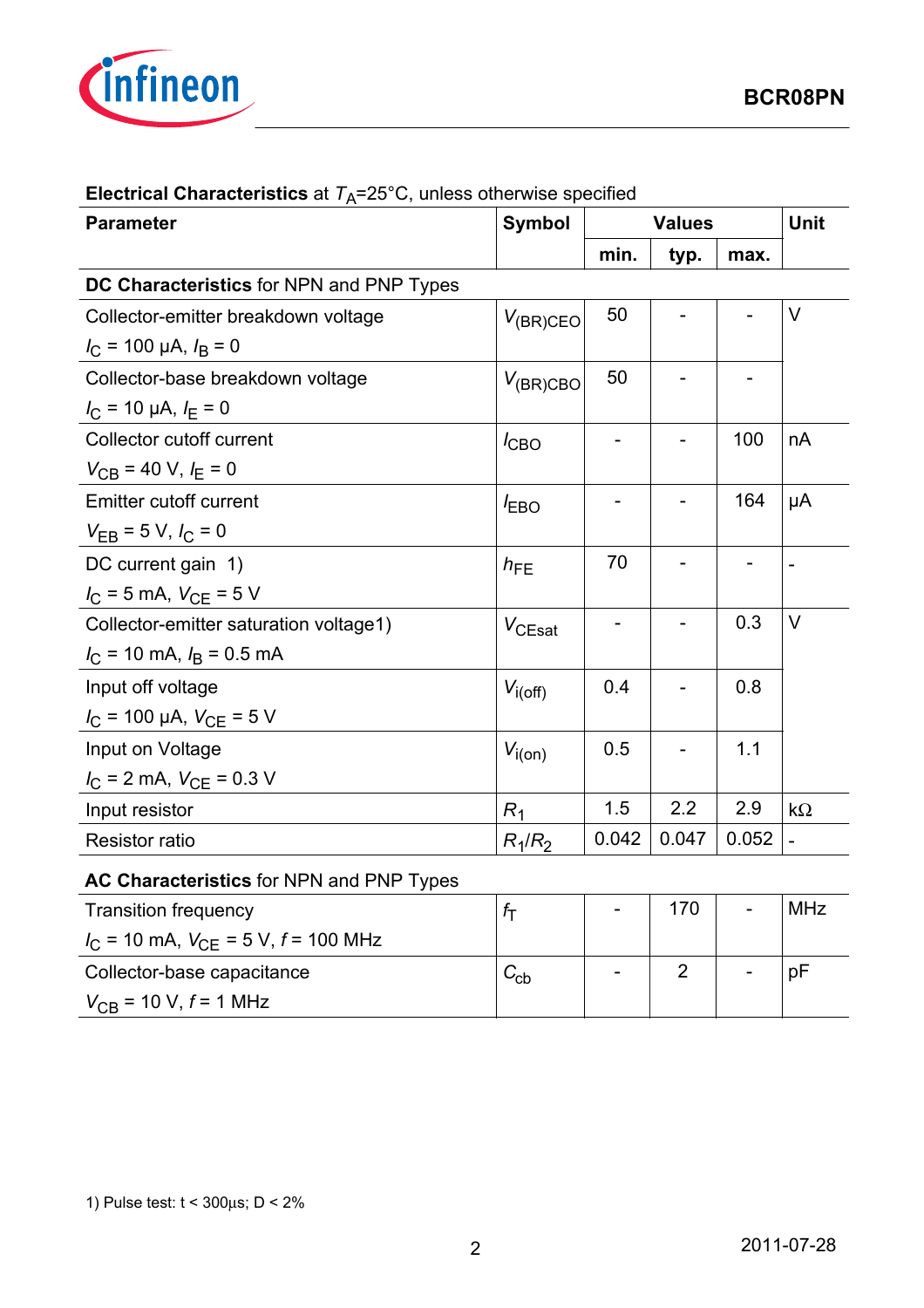

# **NPN Type**

# **DC Current Gain**  $h_{FE} = f(l_C)$

 $V_{\text{CF}}$  = 5V (common emitter configuration)



**Input on Voltage**  $V_{i(0n)} = f(I_C)$ *V*<sub>CE</sub> = 0.3V (common emitter configuration)



### **Collector-Emitter Saturation Voltage**

 $V_{\text{CEsat}} = f(l_{\text{C}}), l_{\text{C}}/I_{\text{B}} = 20$ 



**Input off voltage**  $V_{i(off)} = f (I_C)$ *V*<sub>CE</sub> = 5V (common emitter configuration)

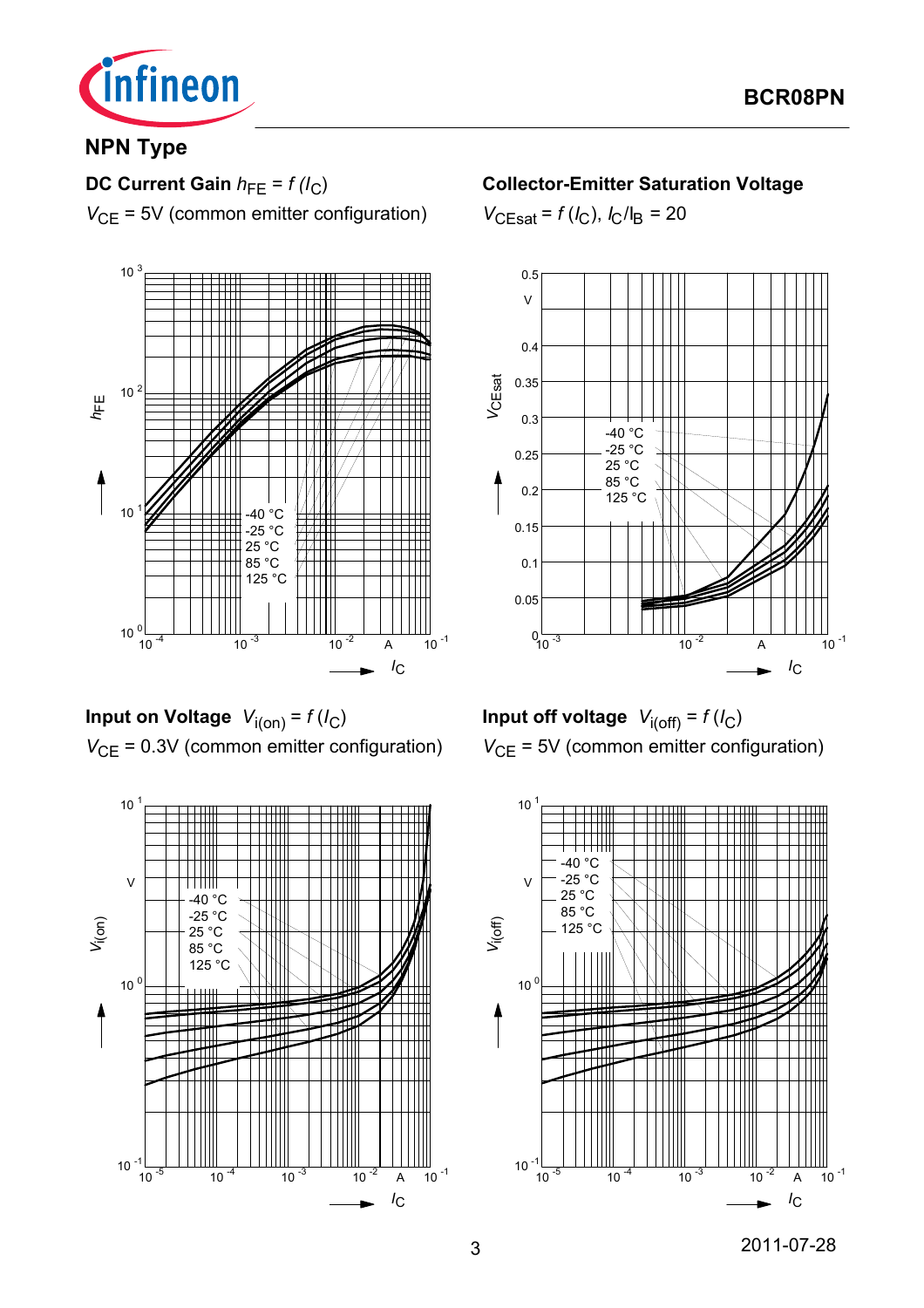

## **PNP Type**

# **DC Current Gain**  $h_{FE} = f(l_C)$

 $V_{\text{CF}}$  = 5V (common emitter configuration)



**Input on Voltage**  $V_{i(0n)} = f(I_C)$ *V*<sub>CE</sub> = 0.3V (common emitter configuration)



### **Collector-Emitter Saturation Voltage**

 $V_{\text{CEsat}} = f(l_{\text{C}}), l_{\text{C}}/l_{\text{B}} = 20$ 



**Input off voltage**  $V_{i(\text{off})} = f(l_C)$ *V*<sub>CE</sub> = 5V (common emitter configuration)

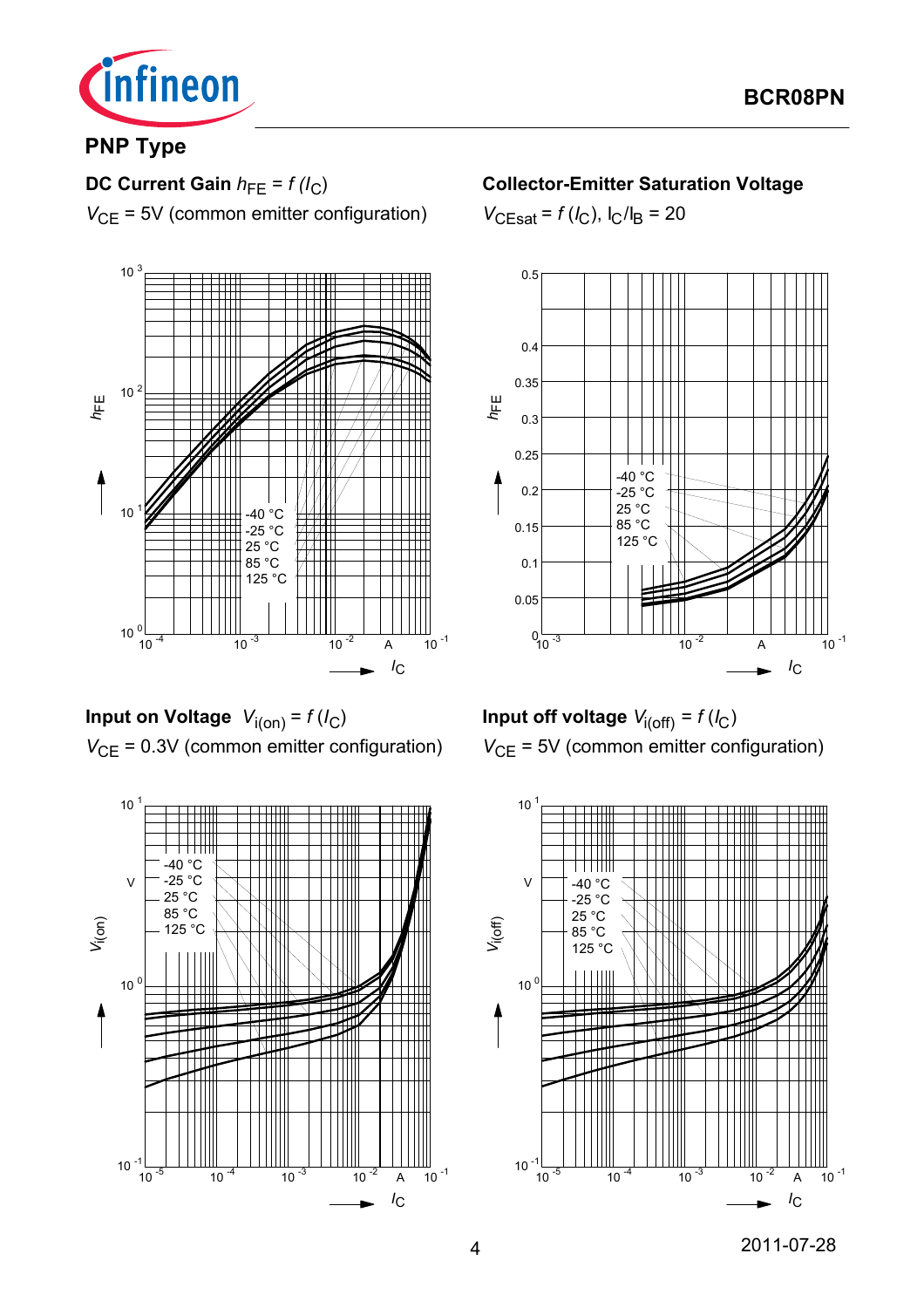

## **Total power dissipation**  $P_{\text{tot}} = f(T_S)$



**Permissible Pulse Load**  $R_{th,JS} = f(t_p)$ 

### **Permissible Pulse Load**

 $P_{\text{totmax}}$  /  $P_{\text{totDC}}$  =  $f(t_p)$ 





5 2011-07-28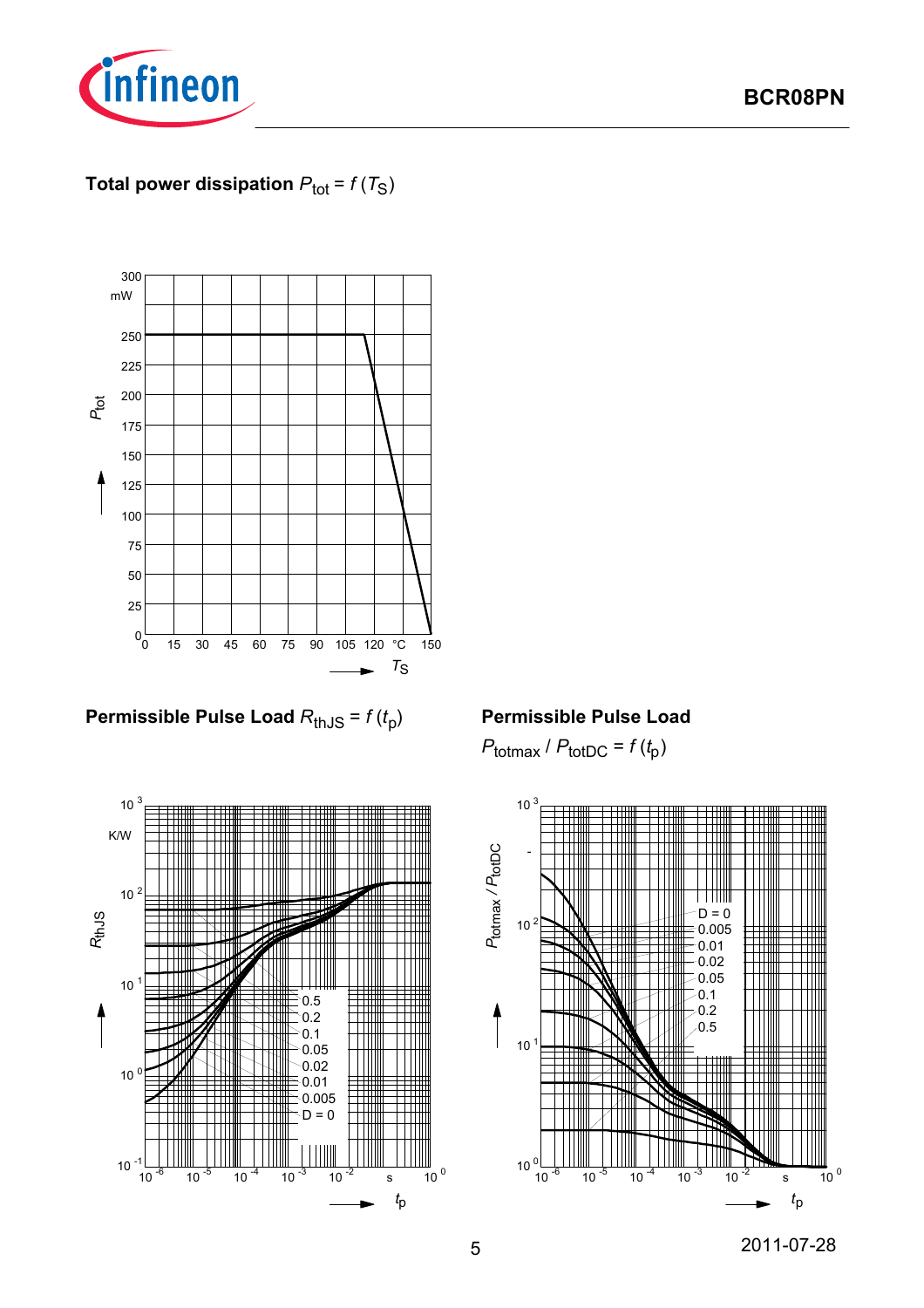